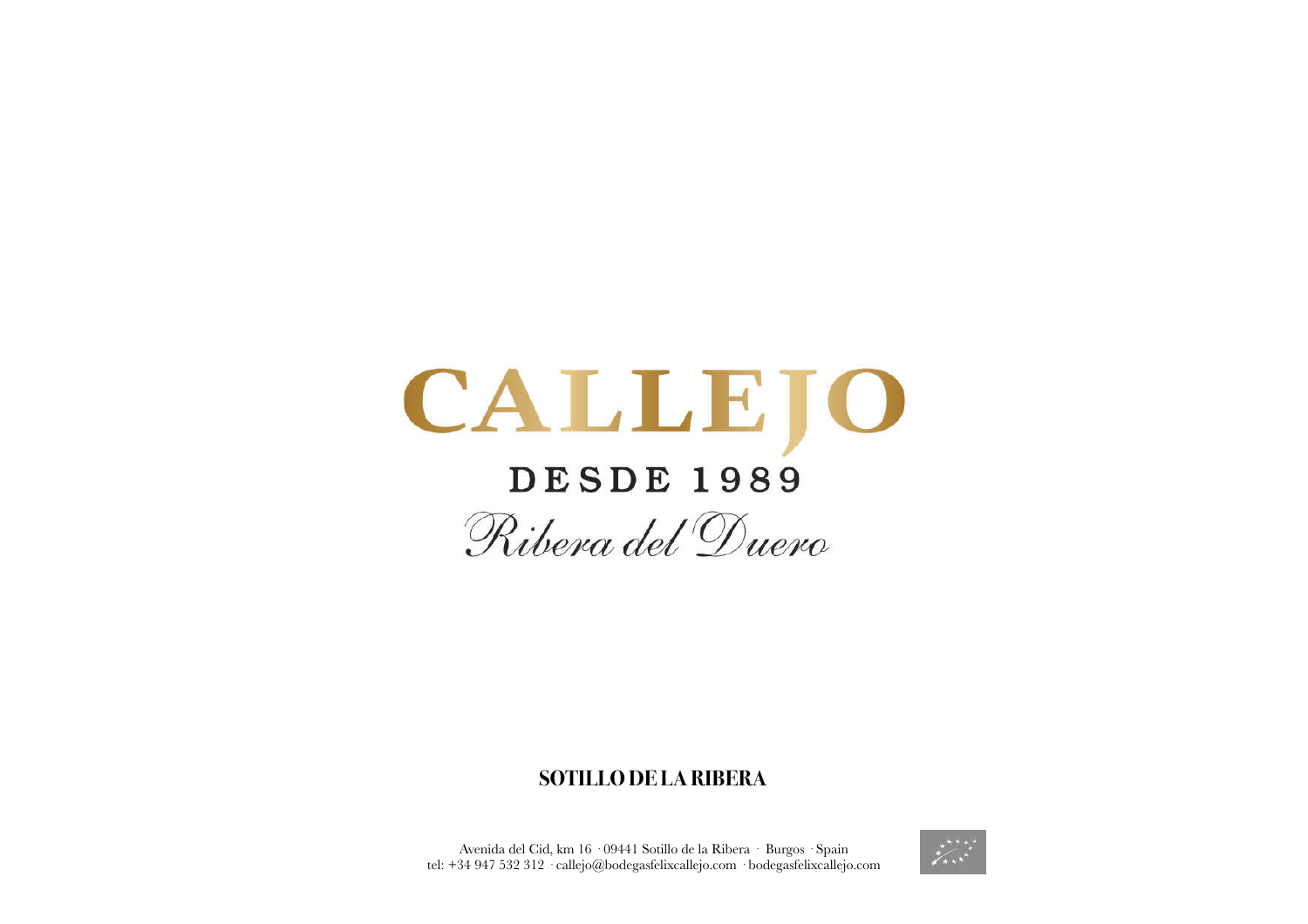# We are a Family Winery,

founded in 1989 by Félix Callejo. We are currently the second generation, Cristina, José Félix, Beatriz and Noelia Callejo who continue this exciting legacy.

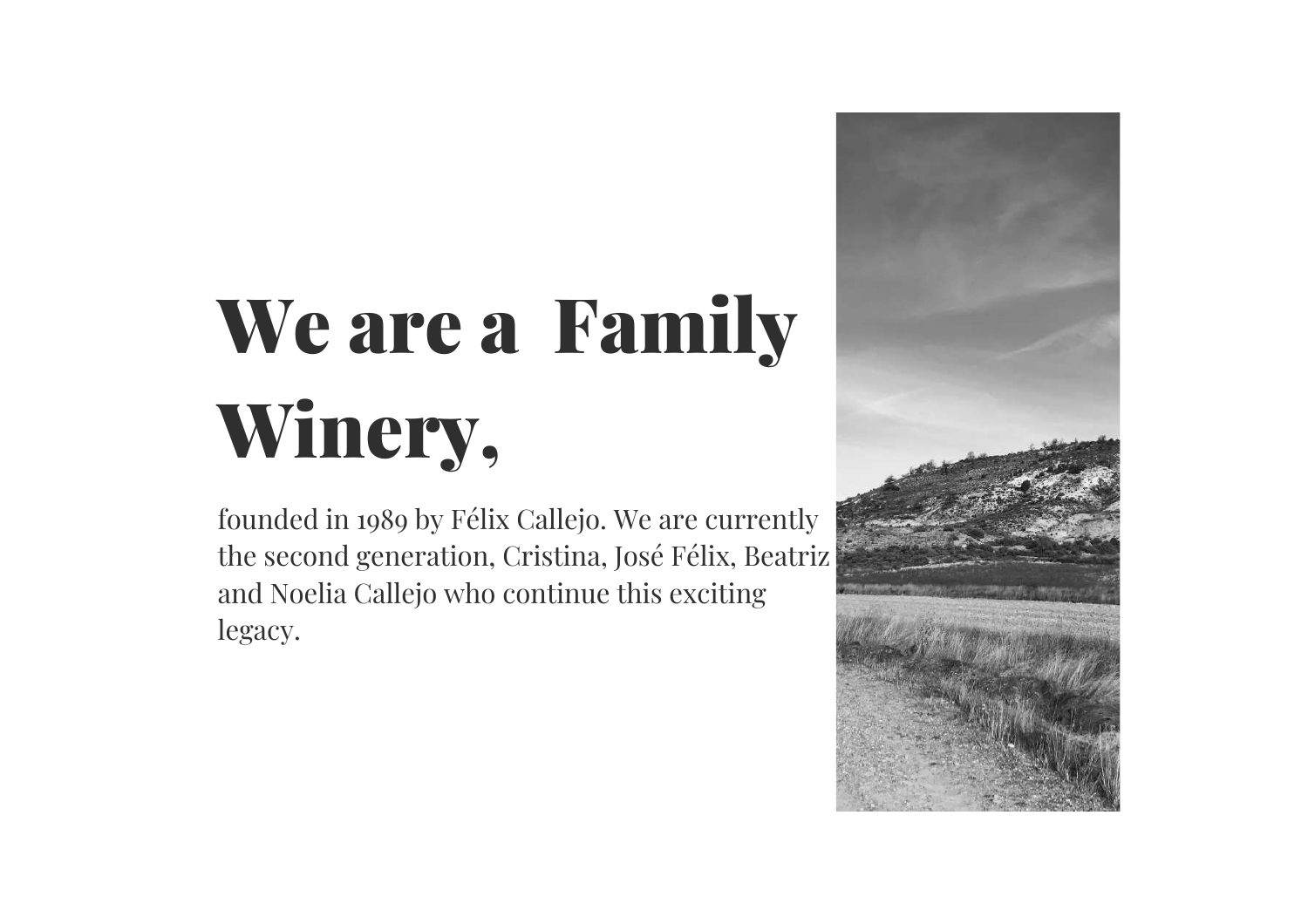

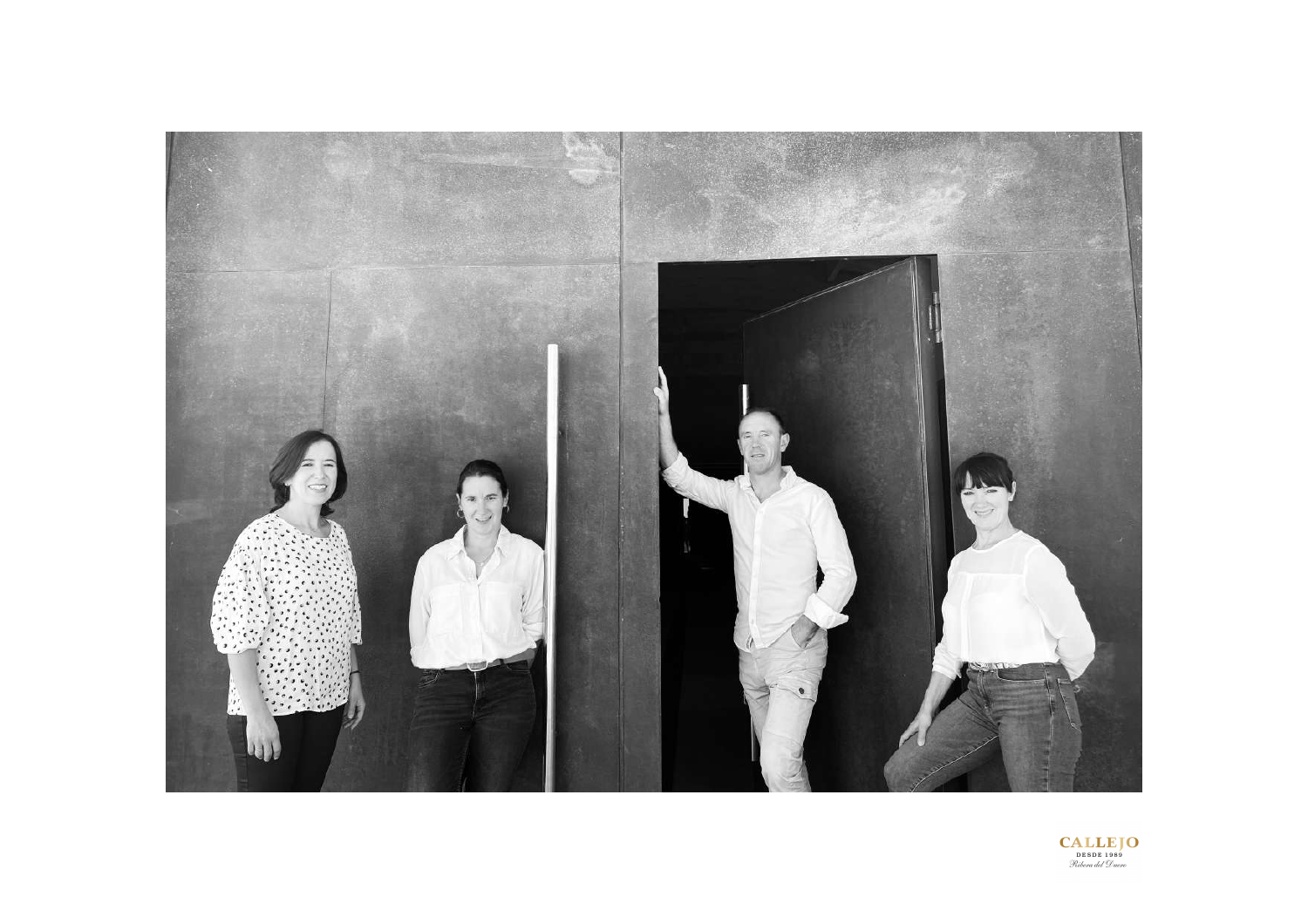

· Beatriz ·



· Noelia ·





· Cristina ·

· José Félix ·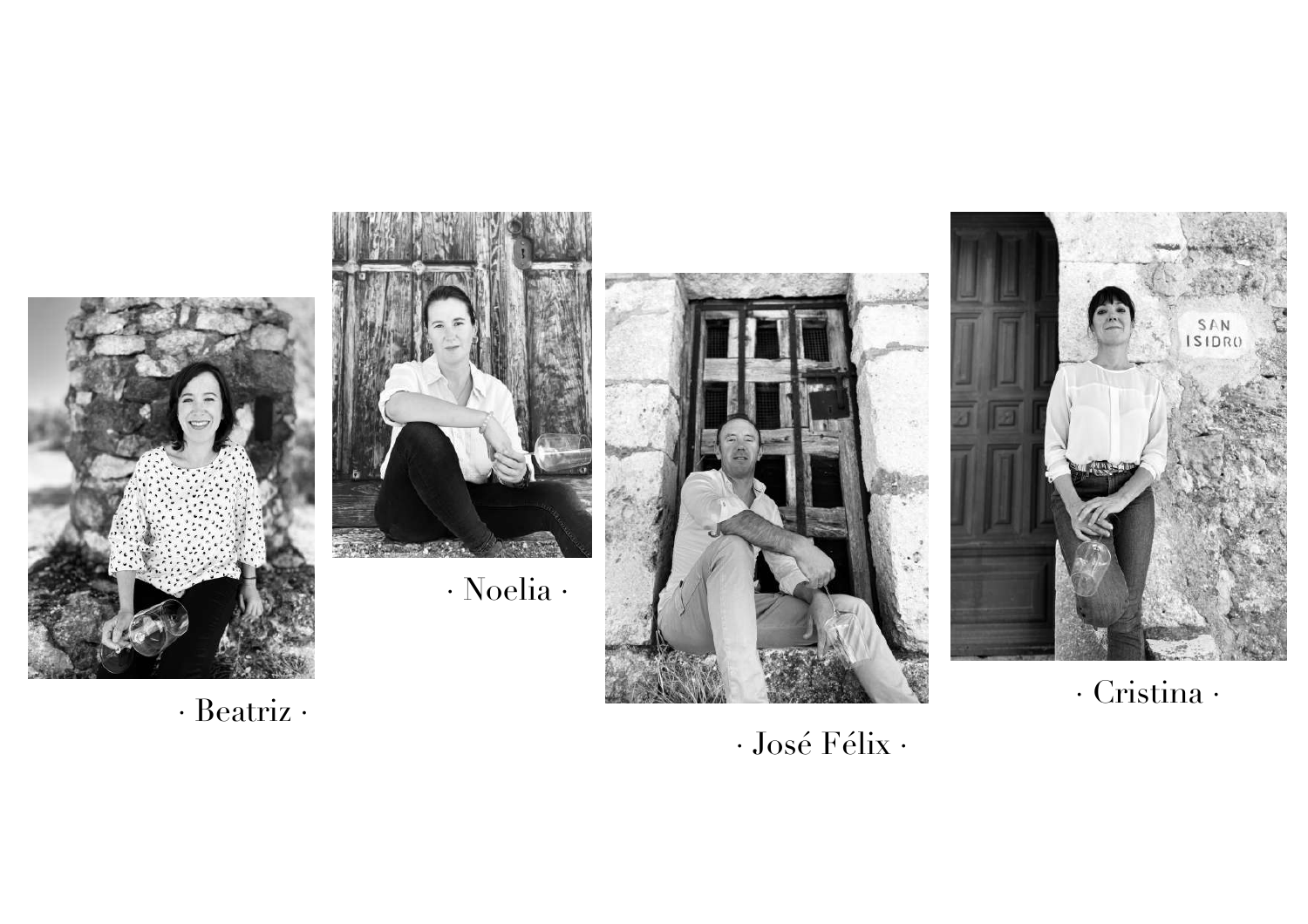

The experiences in other wineries of both José Félix (Petrus - France, 1999; Torres - Chile, 2000) and Noelia (Araujo - Napa, 2007 and 2010; Cobos - Mendoza, 2008) have provided the basis for further developing a philosophy dump on the soil and to be *Vignerons.*

In the year 2000, we began to work in an *ecological* way in our vineyards, a clean, respectful viticulture, full of life for the soils and therefore for our wines.

This step, *made us and makes us return to the past to be able to look to the future.* Observe our surroundings, the landscape that surrounds us, the culture that we have acquired thanks to our ancestors always linked to the world of wine and the authenticity of our land.



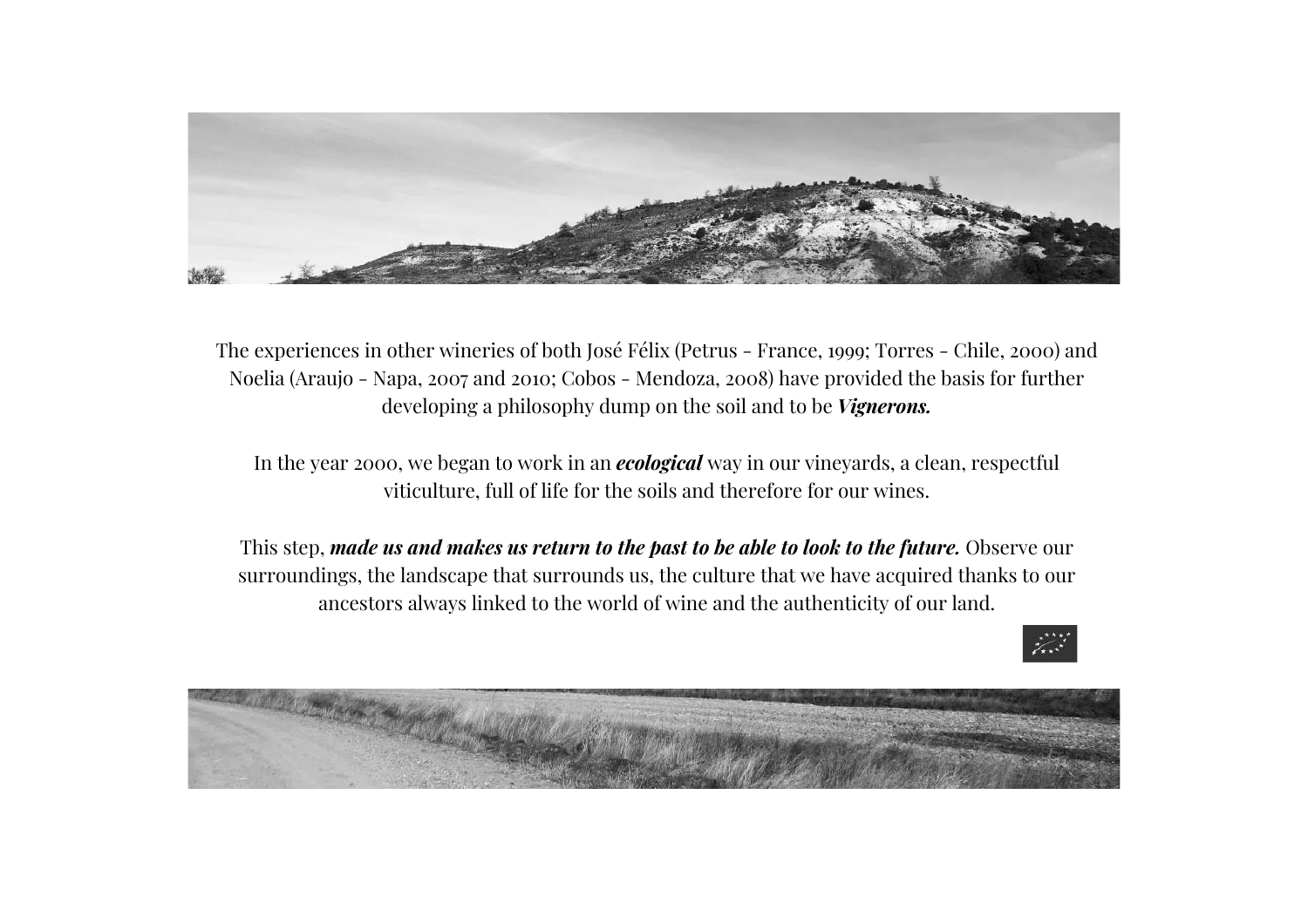Ribera del Duero

DENOMINACIÓN DE ORIGEN

# **EL LEBRERO** E CALLEJO D

### SOTILLO DE LA RIBERA

## PARCELA DE SUELOS FRANCO-ARCILLO Y ARENOSO-CALCÁREO

# **ALBILLO MAYOR** DE LA VIÑA EL LEBRERO SITUADA A 920 M DE ALTITUD

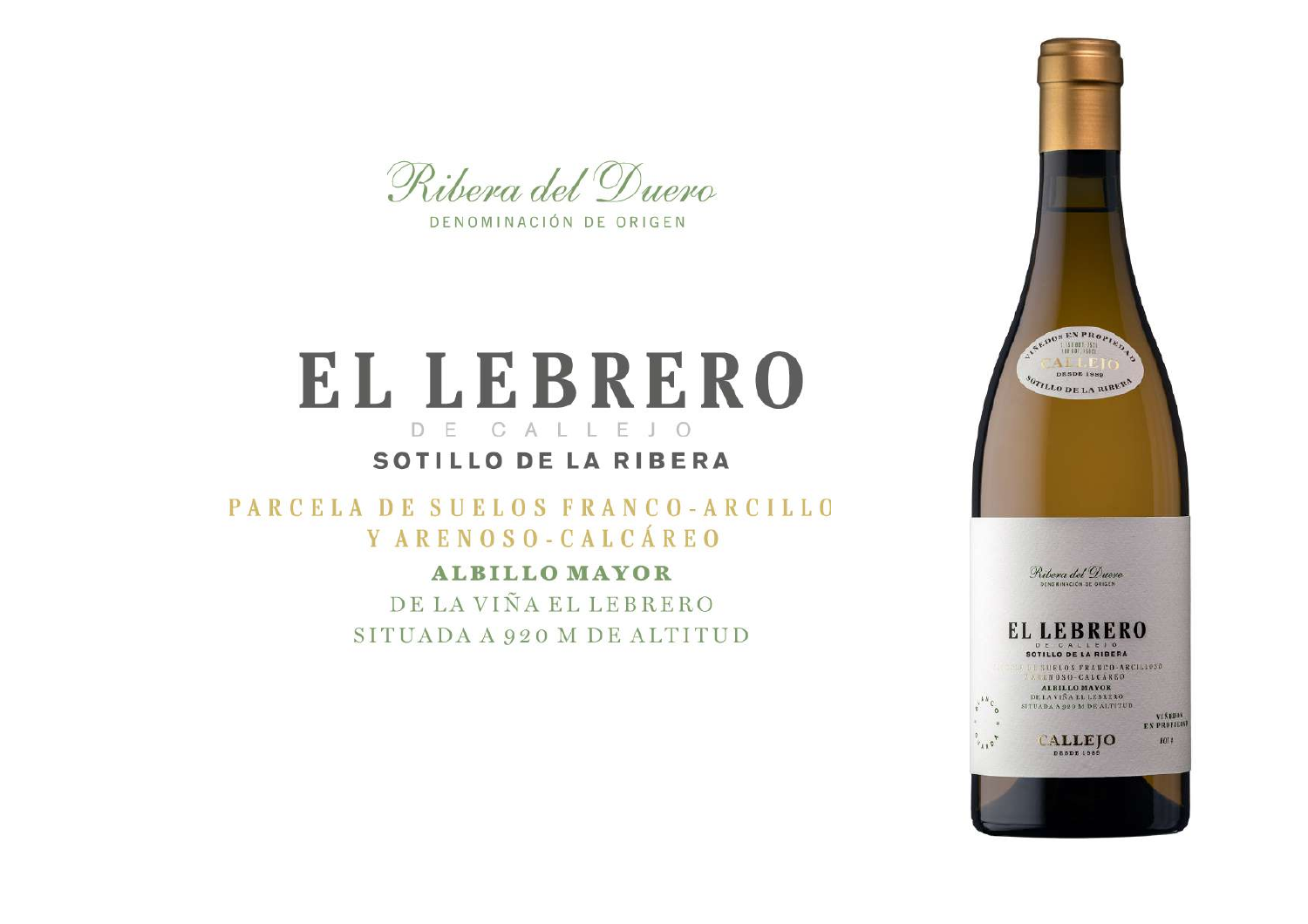# **EL LEBRERO**

"We have the privilege of having the Albillo variety in Ribera del Duero, native to this valley. To be able to elaborate a white wine of guard in our town, has always been a dream. In the 2012 vintage, and thanks to a recovery work of the Albillo with 3 Ha, we continue to fulfill this dream year after year. Learning in each step the complexity of this grape".

> *José Félix y Noelia Callejo*  Wnemakers



Our vineyard is located in the village of Sotillo de la Ribera, on the northern edge of the Duero River Valley. We have 60 ha. divided into 25 plots distributed in a profile that goes from 830 m. in the lower parts up to 930 m. in the highest. This situation within Ribera del Duero, offers us soils of different geological origin. The ecological management, respecting each soil, allows us to create wines with soul, authentic and full of the expression of each land.

#### **terroir VINEYARDS**

- Selection of **Albillo Mayor** from our vineyard:
- *El Lebrero*
- Tipe of soil: *franco-clay y sandy-limestone.*
- Altitude: *920 m.*
- Yield: *2,0 kg/ha.*
- Manual picking in small boxes with two sorting tables; Gravity system.
- Natural yeast.
- Fermented in new French Oak (500 L) and concrete egg.
- Aging on lees in new French Oak 500 L and
- concrete egg for **8 months.**
- Nº Bottles: 7.150
- Nº Magnum: 100.

# **Vintage 2019 INFORMATION**

This harvest is characterized by being of high quality and very typical in Ribera del Duero. Although low rainfall (only 365 l / m2 were recorded during the year), well distributed in winter, spring and the month of June. Winter temperatures were not too cold, which favored a somewhat earlier bud break than usual, towards the end of April. The month of June was hot but on the contrary the summer there were no days of temperatures as high as the harvest '18, which favored a complete maturation. We arrived in September with the advanced cycle, the harvest started at the end of September and the beginning of October. Excellent grape quality, small clusters and great sugar / acid balance.

### **tasting TASTING NOTES**

Yellow intense color with golden reflections, clean and brilliant. In nose it is intense, mature exotic fruits, white flowers, aromatic grasses, complex, mineral, spicy and balsamic bottom. In mouth it is long, balanced, expressive, fruit-bearing recollections and end of mouth spiced and very long.

#### **press SCORES**

91 points Guía Peñín 2018. Vintage 2018 93 points James Suckling. Vintage 2016 91 points Guía Peñín. Vintage 2016 92 points James Suckling. Vintage 2015 92 points Guía Peñín. Vintage 2015 92 points James Suckling. Vintage 2014 90 points Guía Peñín. Vintage 2014 94 points Guía Gourmets. Vintage 2013 90 points Stephen Tanzer. Vintage 2012 90 points Guía Peñín. Vintage 2012